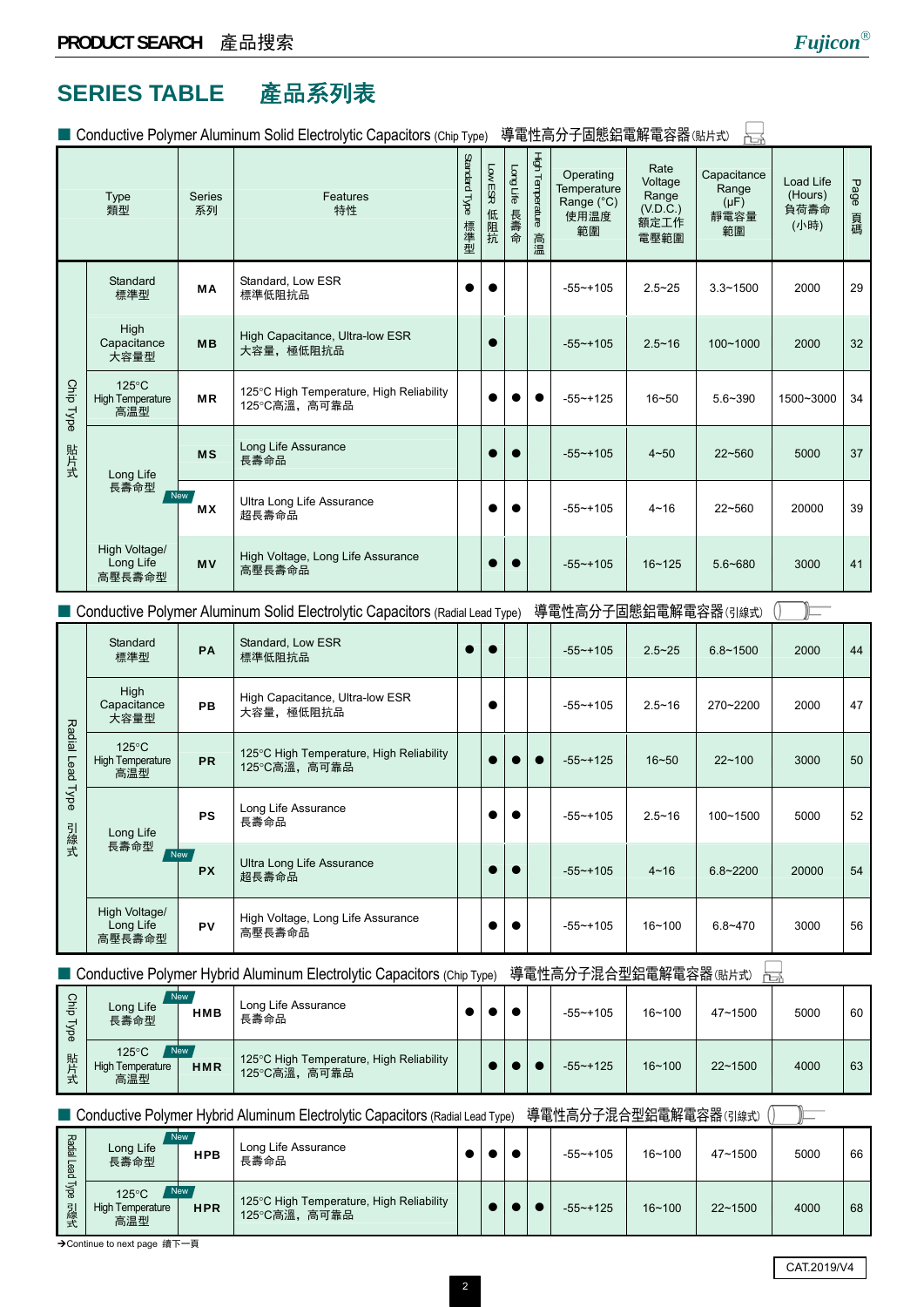**→Continued from previous page 續上一頁** 

#### ■ Aluminum Electrolytic Capacitors (Chip Type) 鋁電解電容器(貼片式)

|           | Type<br>類型                                        | <b>Series</b><br>系列 | Features<br>特性                                            | Standard Type 標準型 | Miniature<br>超小型 | Low Impedance 低阻抗 | [ong Life 表<br>壽<br>命 | Operating<br>Temperature<br>Range (°C)<br>使用温度<br>範圍 | Rate<br>Voltage<br>Range<br>(V.D.C.)<br>額定工作<br>電壓範圍 | Capacitance<br>Range<br>$(\mu F)$<br>靜電容量<br>範圍 | Load Life<br>(Hours)<br>負荷壽命<br>(小時) | Page<br>頁碼 |
|-----------|---------------------------------------------------|---------------------|-----------------------------------------------------------|-------------------|------------------|-------------------|-----------------------|------------------------------------------------------|------------------------------------------------------|-------------------------------------------------|--------------------------------------|------------|
|           | General<br>Purpose                                | $\mathsf{cs}$       | Standard<br>標準品                                           |                   |                  |                   |                       | $-40 - +85$                                          | $4 - 450$                                            | $0.1 - 10000$                                   | 2000                                 | 71         |
|           | 普通型                                               | <b>CK</b>           | Standard, wide temperature range<br>寬溫標準品                 | $\bullet$         |                  |                   |                       | $-40$ $-+105$                                        | $4 - 450$                                            | $0.1 - 8200$                                    | 2000                                 | 74         |
|           | Low Leakage<br>Current<br>低漏電流型                   | <b>SC</b>           | Low leakage current<br>低漏電流品                              |                   |                  |                   |                       | $-40$ ~+85                                           | $6.3 - 50$                                           | $0.1 - 220$                                     | 2000                                 | 77         |
|           | Non-polarized                                     | <b>CN</b>           | Non-polarized<br>無極性品                                     |                   |                  |                   |                       | $-40$ $-+85$                                         | $6.3 - 50$                                           | $0.1 - 100$                                     | 1000                                 | 79         |
|           | 無極性型                                              | <b>KP</b>           | Non-polarized, wide temperature range<br>無極性寬溫品           |                   |                  |                   |                       | $-55 - +105$                                         | $6.3 - 50$                                           | $0.1 - 47$                                      | 1000                                 | 81         |
|           | Low<br>Impedance<br>低阻抗型                          | <b>LZ</b>           | Low impedance<br>低阻抗品                                     |                   |                  |                   |                       | $-55 - +105$                                         | $6.3 - 50$                                           | $1 - 4700$                                      | 1000~2000                            | 83         |
| Chip Type |                                                   | <b>KZ</b>           | Extra low impedance<br>極低阻抗品                              |                   |                  |                   |                       | $-55 - +105$                                         | $6.3 - 50$                                           | 4.7~4700                                        | 1000~3000                            | 86         |
| 貼片式       |                                                   | FZ.                 | Long life, extra low impedance<br>長壽命, 極低阻抗品              |                   |                  |                   | $\bullet$             | $-55$ ~+105                                          | $6.3 - 100$                                          | $3.3 - 8200$                                    | 2000~5000                            | 89         |
|           | Long Life<br>長壽命型                                 | <b>EL</b>           | Long life assurance<br>寬溫長壽命品                             |                   |                  |                   | $\bullet$             | $-55 - +105$                                         | $6.3 - 50$                                           | $0.1 - 3300$                                    | 2000~3000                            | 92         |
|           |                                                   | <b>KL</b>           | 5000 hours load life<br>5000小時長壽命品                        |                   |                  |                   | $\bullet$             | $-55$ ~+105                                          | $6.3 - 100$                                          | $0.1 - 3300$                                    | 3000~5000                            | 94         |
|           | $125^{\circ}$ C<br><b>High Temperature</b><br>高温型 | <b>KH</b>           | 125°C high temperature, high reliability<br>125°C高温, 高可靠品 |                   |                  |                   | $\bullet$             | $-40$ $-125$                                         | 10~450                                               | $3.3 - 4700$                                    | 1000~5000                            | 97         |
|           |                                                   | New,<br>CP          | High voltage, 3000 hours load life<br>3000小時, 高壓長壽命品      |                   |                  |                   | $\bullet$             | $-40 - +85$                                          | 160~450                                              | $3.3 - 100$                                     | 3000                                 | 100        |
|           | High Voltage/New<br>Long Life<br>高壓長壽命型           | <b>CH</b>           | High voltage, 3000 hours load life<br>3000小時, 高壓長壽命品      |                   |                  |                   | $\bullet$             | $-40$ ~+105                                          | 160~450                                              | $3.3 - 100$                                     | 3000                                 | 102        |
|           |                                                   | <b>HU</b>           | High voltage, 5000 hours load life<br>5000小時, 高壓長壽命品      |                   |                  |                   | $\bullet$             | $-40$ ~+105                                          | $160 - 450$                                          | $3.3 - 47$                                      | 5000                                 | 104        |

#### ■ Aluminum Electrolytic Capacitors (Radial Lead Type) 鋁電解電容器(引線式) 0 – –

|                  |                        | <b>RA</b> | For general purpose, standard size                                    |  |  | $-40 - +85$    | $6.3 - 100$ | $0.1 - 22000$  | 2000 | 107 |
|------------------|------------------------|-----------|-----------------------------------------------------------------------|--|--|----------------|-------------|----------------|------|-----|
|                  |                        |           | 標準品                                                                   |  |  | $-25 - +85$    | $160 - 450$ | $0.47 - 680$   |      |     |
|                  |                        | <b>RK</b> | Standard size, wide temperature range                                 |  |  | $-40$ $-105$   | $6.3 - 100$ | $0.47 - 15000$ | 2000 | 109 |
|                  |                        |           | 寬溫標準品                                                                 |  |  | $-25 - +105$   | 160~450     | $0.47 - 330$   |      |     |
|                  | General<br>Purpose     | <b>RE</b> | Standard size, wide temperature range                                 |  |  | $-40$ ~ $+105$ | $6.3 - 100$ | $0.47 - 15000$ | 3000 | 111 |
|                  | 普通型                    |           | 寬溫標準品                                                                 |  |  | $-25$ ~+105    | 160~450     | $1 - 470$      |      |     |
| Radial Lead Type |                        | <b>RM</b> | Height 7(9)mm, wide temperature range<br>7(9)mm高,寬溫品                  |  |  | $-40$ $-105$   | $4 - 63$    | $0.1 - 1000$   | 1000 | 113 |
|                  |                        | <b>RS</b> | Height 5mm, wide temperature range<br>5mm高,寬溫品                        |  |  | $-40$ ~ $+105$ | $4 - 63$    | $0.1 - 470$    | 1000 | 115 |
| 引線式              |                        | LA        | Low leakage current, standard size<br>低漏電流標準品                         |  |  | $-40 - +85$    | $10 - 100$  | $1 - 4700$     | 2000 | 117 |
|                  | Low Leakage<br>Current | <b>LK</b> | Low leakage current, standard size, wide temperature range<br>低漏電流寬溫品 |  |  | $-40$ ~ $+105$ | $10 - 50$   | $0.47 - 330$   | 1000 | 119 |
|                  | 低漏電流型                  | LM        | Low leakage current, height 7mm<br>7mm高, 低漏電流品                        |  |  | $-40$ ~ + 105  | $6.3 - 63$  | $0.1 - 220$    | 1000 | 121 |
|                  |                        | LS.       | Low leakage current, height 5mm<br>5mm高,低漏電流品                         |  |  | $-40$ ~ + 105  | $4 - 50$    | $0.1 - 100$    | 1000 | 123 |

**→Continue to next page 續下一頁**